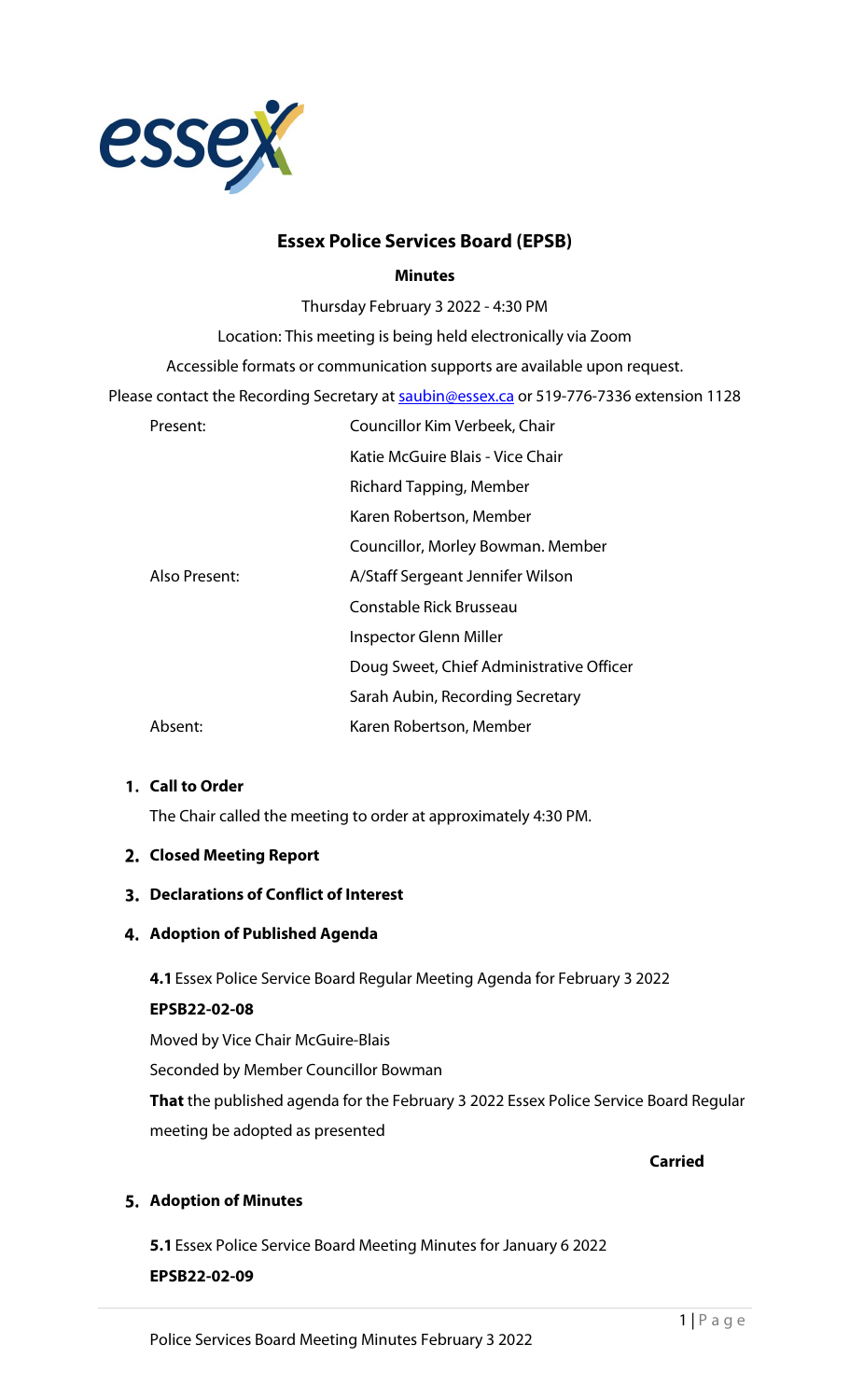Moved by Member Tapping Seconded by Vice Chair McGuire-Blais **That** the minutes of the January 6 2022 Essex Police Service Board Meeting be adopted as circulated.

#### **Carried**

# **Public Presentations**

## **Unfinished Business**

#### **Reports and Announcement from Committee Members**

**8.1** Verbal Update by Inspector Miller

Inspector Miller advised the members that the Mental Health Program that the Essex Police Service Board supports is being recognized not only locally, provincially but throughout Canada.

He advised that R.I.D.E programs increased in December and wanted to provide a message to drunk drivers that its not the O.P.P they need to be concerned about but the Community as they are the ones call in the suspected drivers.

He advised that the process is Engage, Initiate and Enforce, he states this is the fair warning to those driving impaired, you will be stopped and charged.

He advised that Cyber related crimes are on the rise through out the region. He advised that anyone in the community who has been a victim to call the O.P.P and report it. He stated no one should be embarrassed as the assailants are getting good at the realism.

Vice Chair McGuire Blais asked how a community member report could being a victim. Inspector Miller stated if moneys were taken, immediately call the emergency line as to start an investigation immediately. He stated if someone suspects they are a victim they can contact the non-emergency line at 1-888-310-1133.

# **Reports from Administration**

9.1. Monthly Reports

#### **November**

- 9.1.2 Police Services Board Report for Essex
- 9.1.3 Police Services Board Monthly Overview December 2021
- 9.1.4 OPP Detachment Board Report
- 9.1.5 Windsor and Essex County Crime Stoppers Report

Staff Sergeant Wilson advised that the top calls for service were the following:

(23) RIDE, she stated that those were an increase from previous months

(22) Traffic Complaint, she advised that (16) calls were impaired or aggressive drivers.

She advised that from November 30<sup>th</sup> to December  $8<sup>th</sup>$ , 2021, the speed trailer was on the  $3<sup>rd</sup>$  Concession and found that the average speed was 78 KM an hour.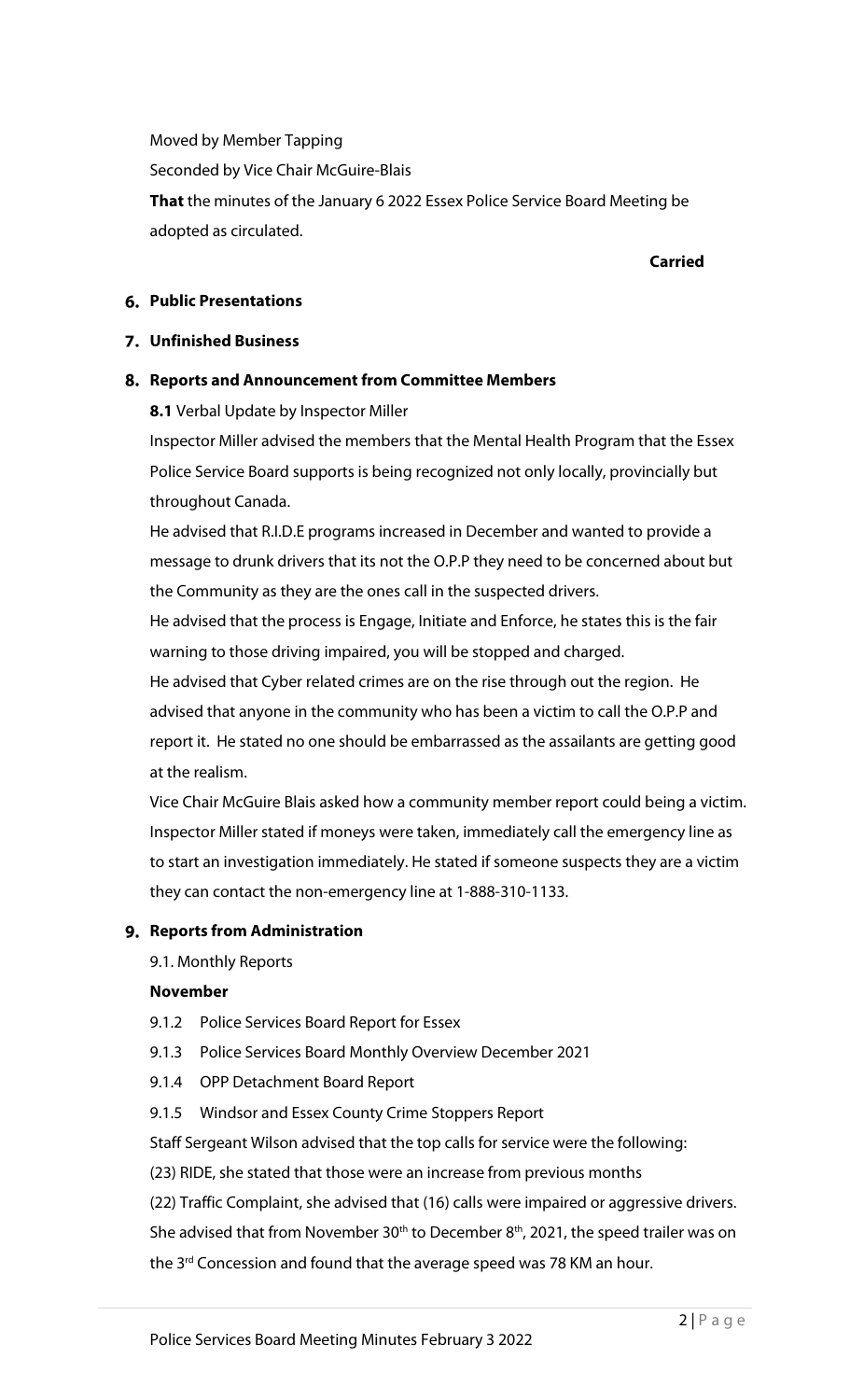(18) Traffic Enforcement, she advised that there were actually (31) E tickets with either a warner or a charge.

(16) Motor Vehicle Collision (MVC), she advised that there were (11) charges however one driver could have received multiple charges. Calls were, parking lot accidents, Dogs, Deer's, failed to remain at the scene and one MVC with regards to driving while intoxicated.

(15) By-law, she stated the number was down significantly from the previous month as the neighbour disputes stopped.

Mental Health Calls decreased in Essex however increased throughout Essex County. (14) False Alarms, she advised that February 21<sup>st</sup> the CAO and By-law Enforcement will receive a report with False Alarms and Noise Complaints.

(77) Foot Patrol Hours, she advised that his is due to patrols happening during High School lunches, park and facilities patrols.

# **EPSB22-02-10**

Moved by Member Councillor Bowman Seconded by Member Tapping That the Reports listed in Agenda Item 9.1 be received

# **Carried**

# **10. Correspondence**

# **10.1** I**nformation Purposes Only**

- 10.1.1 21-0124 Amendments to O. Reg. 364/20 (ROA) Rules for Areas at Step 3 and at the Roadmap Exit Step – Updated Capacity Limits for Businesses and Social **Gatherings**
- 10.1.2 21-0128 Omicron Variant of COVID-19 and New Testing and Updated Isolation Guidance
- 10.1.3 22-0001 Amendments to O. Reg. 263/20 (Rules for Areas at Step 2) under the Reopening Ontario (A Flexible Response to COVID-19) Act, 2020
- 10.1.4 22-0002 Drug Impaired Driving Detection Training 2021/22 Eligible Expenses and Submission Processes
- 10.1.5 22-0003 NEW Criminal Code Offences and ancillary amendments to protect persons providing and receiving health services coming into force on January 16, 2022
- 10.1.6 22-0004 Annual Reporting Requirements: Violent Crime Linkage Analysis System and Major Case Management
- 10.1.7 22-0005 Amendments to the Police Record Checks Reform Act, 2015